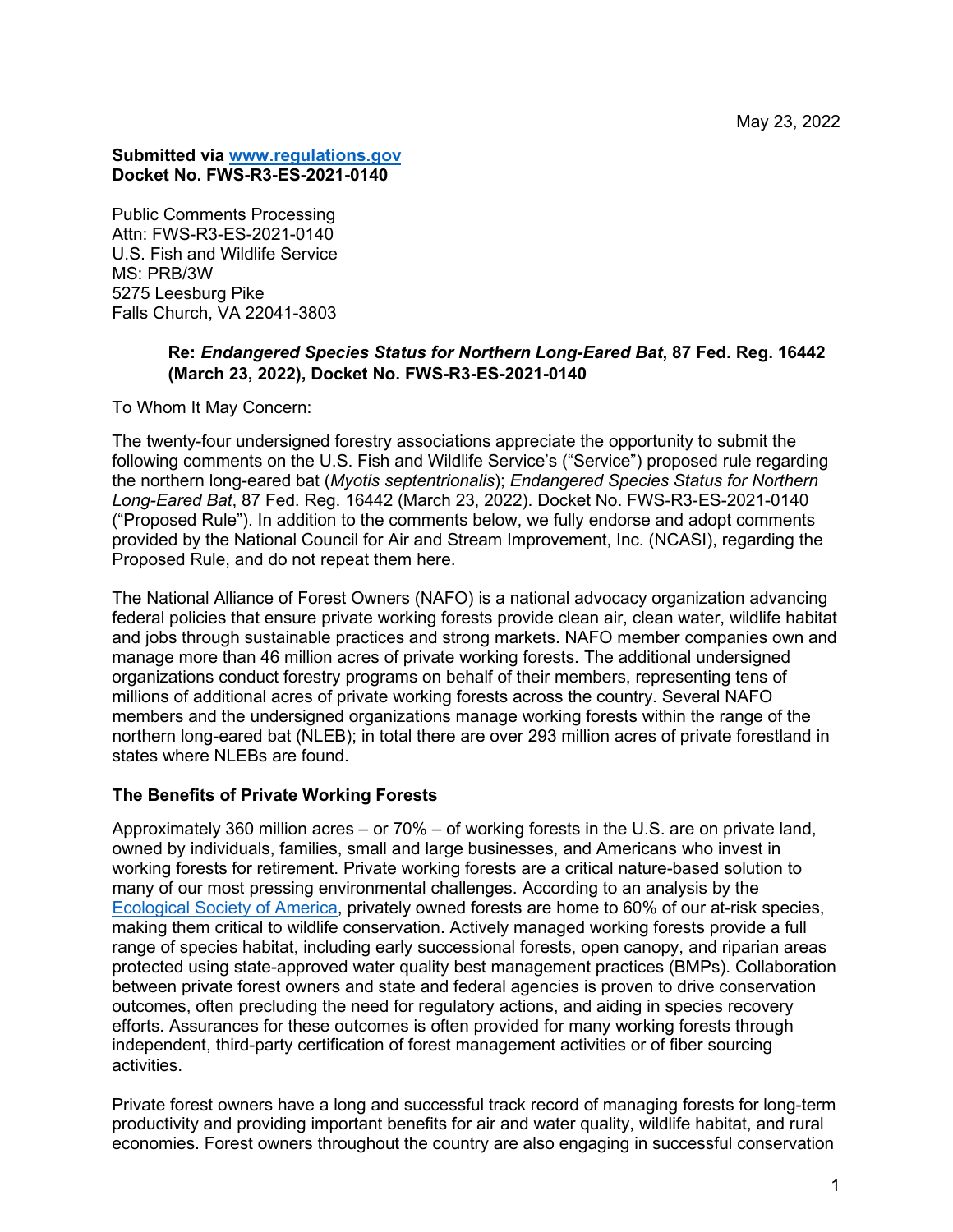efforts through NAFO's [Wildlife Conservation Initiative](https://nafoalliance.org/issues/wildlife/) (WCI), a collaborative partnership with the Service, NCASI, and other stakeholders to conserve at-risk and endangered species. The WCI advances a shared understanding of sustainable forest management and carries out research and management actions integral to species conservation. Through the WCI, private forest owners provide access, data, and information to help inform decision-making and improve outcomes for both landowners and species at greater scale. The Service should continue to recognize and cite the conservation value of working forests and importance of collaborative conservation in the NLEB final rule and other forthcoming agency actions.

# **Comments**

## **1. Forest management and silviculture are vital to the long-term survival and recovery of the NLEB and other bat species.**

Private working forests represent a dominant land use within much of the NLEB range, and active forest management at the landscape scale provides long-term benefits for the NLEB (Bergeson et al. 2021, Morris et al. 2010, Brooks 2009, Vindigni et al. 2009, and Perry and Thill 2007), and for bat communities in general (e.g., Bender et al. 2015). For example, NLEB and other *Myotis* species forage in forests with a history of active management, including recently harvested forest stands (e.g., Owen et al. 2003; Dodd et al. 2012), and roost in a variety of tree species and forest conditions (e.g., Menzel et al. 2002; Carter et al. 2005; Perry and Thill 2007), including harvested areas (Bergeson et al. 2021). NCASI provided additional and detailed explanations of working forest conservation contributions in its comments, which we endorse.

The Service in the Proposed Rule appropriately recognizes:

Forest management can be beneficial to bat species (for example, maintaining or increasing suitable roosting and foraging habitat). Forest management that results in heterogenous (including forest type, age, and structural characteristics) habitat may benefit tree-roosting bat species such as the northern long-eared bat

87 Fed. Reg. 16448 (March 23, 2022). This is consistent with the Service's finding when adopting the current section 4(d) rule: "forest management and silviculture are vital to the longterm survival and recovery of the species." 81 Fed. Reg. 1900, 1909 (January 14, 2016). We urge the Service to maintain this approach in the final rule and encourage active forest management in a manner that continues to provide conservation value for the NLEB.

# **2. Habitat loss is not a key stressor at the species level and is not limiting.**

Sustainably managed forests are critical to the survival of the NLEB, and the Service correctly identifies that the NLEB is experiencing significant declines due to white nose syndrome (WNS), a fungal disease. In the Proposed Rule, the Service affirms that "although there are other stressors affecting the northern long-eared bat, the primary factor influencing its viability is white-nose syndrome (WNS)…" and that "habitat loss alone is not considered to be a key stressor at the species level, and habitat does not appear to be limiting." 87 Fed. Reg. 16446 (March 23, 2022). We support this assertion that the true threat to the species survival and recovery is WNS and that forest conditions are not limiting for these populations. In the final rule, the Service should explicitly recognize that forest area has generally been stable or increasing since 1953 throughout the NLEB range (Oswalt et al. 2019; Table 3) and cite scientific evidence demonstrating the compatibility of active forest management with maintaining forest conditions needed by NLEB. Managed forests support year-round habitat conditions for the NLEB, as it provides diverse structure across a landscape, including in recently harvested areas and riparian forest stands created through implementation of state-approved water quality BMPs (e.g., Gorman et al. 2022).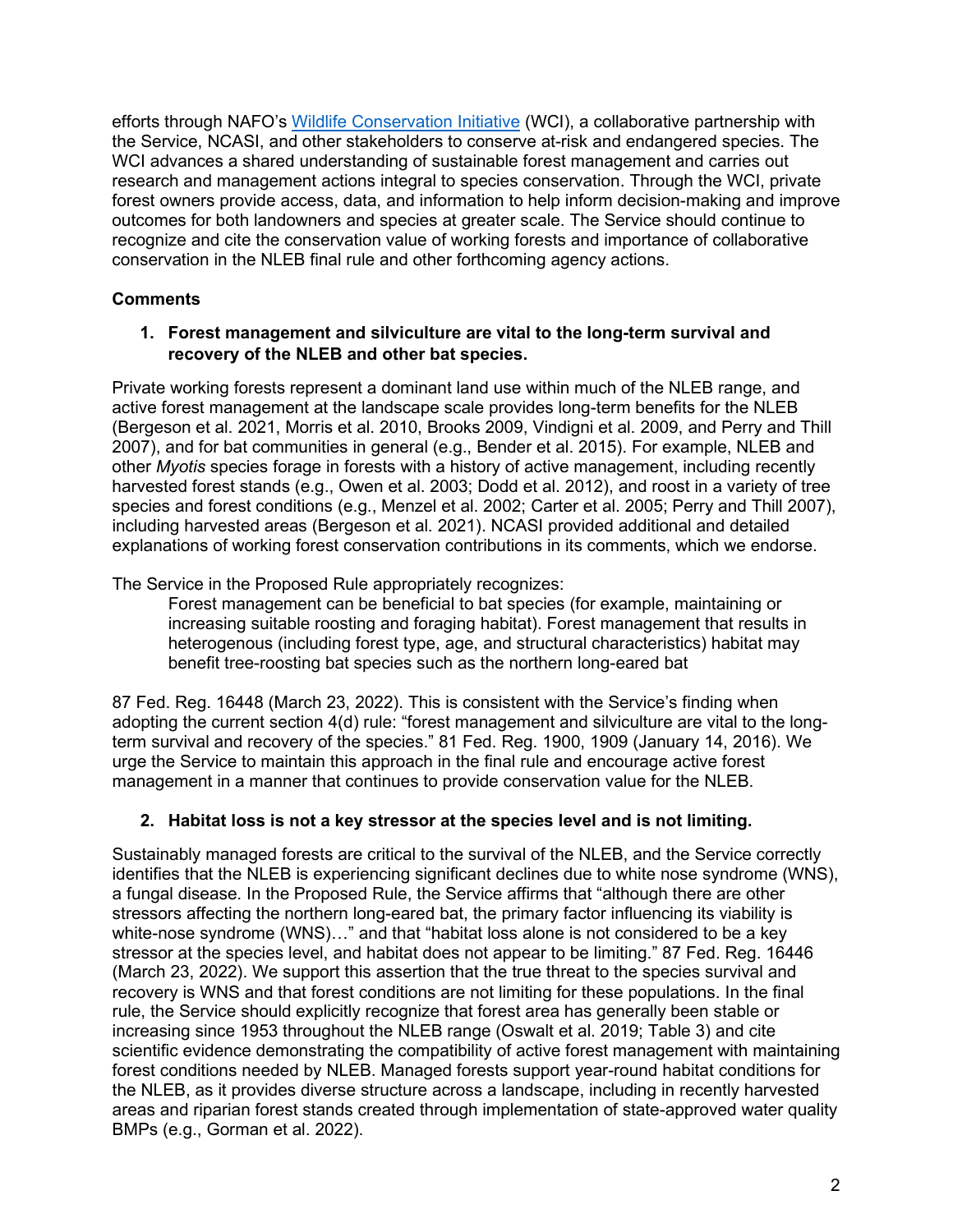A large body of scientific literature indicates that forest conditions are not limiting, and forest management helps to maintain forest conditions required by the NLEB across landscapes and provides conservation benefits to the species. As such, we encourage the Service to review material provided by NCASI and expressly incorporate it into the final rule as a part of the best available science supporting this fact. The Service needs to reference both the ability of forest management to *retain* conditions and to *improve* forest conditions, which will assist in long-term survival and recovery of the species. Additionally, regardless of the final decision on the NLEB, the Service should continue to support efforts like the WCI, which produce win-win outcomes for at-risk and listed species, for regulatory and conservation communities, and for private landowners.

## **3. The take explanation should be revised to recognize that** *actual death or injury* **of a protected animal is necessary for a violation.**

The Endangered Species Act defines "take" to mean "harass, harm, pursue, hunt, shoot, wound, kill, trap, capture, or collect" or any attempt to do so. The Service has further defined "harm" to mean, "…an act which *actually kills or injures* wildlife. Such act may include significant habitat modification or degradation where it *actually kills or injures* by significantly impairing essential behavioral patterns, including breeding, feeding or sheltering" (50 C.F.R. § 17.3 (emphasis added)). In the Proposed Rule, the Service has some discussion of what activities might cause a prohibited take of the species. Among the described activities, the Service identified the following:

(4) Unauthorized destruction or modification of suitable forested habitat (including unauthorized grading, leveling, burning, herbicide spraying, or other destruction or modification of habitat) in ways that kills or injures individuals by significantly impairing the species' essential breeding, foraging, sheltering, commuting, or other essential life functions.

(5) Unauthorized removal or destruction of trees and other natural and manmade structures being used as roosts by the northern long-eared bat that results in take of the species.

87 Fed. Reg. 16450 (March 23, 2022). However, the Service does not explain the need for these activities to cause an "actual death or injury" to be a violation of section 9 of the Endangered Species Act, 16 U.S.C. § 1538(a)(1)(B). When the Supreme Court upheld the definition of harm, the Court recognized that the Secretary of the Interior adopted the harm definition "to emphasize that actual death or injury of a protected animal is necessary for a violation" *Babbitt v. Sweet Home Chapter of Communities for a Greater Oregon,* 515 U.S. 687, 691 n.2 (1995). The Service should explain in the final rule that an actual death or injury of a NLEB is necessary to cause a take under the harm definition, including by means of habitat modification.

## **4. The Service should explicitly recognize that forest management activities, if they comply with the provisions of the existing section 4(d) rule, are not likely to cause a take.**

As noted above, the Proposed Rule lists "(4) Unauthorized destruction or modification of suitable forested habitat (including unauthorized grading, leveling, burning, herbicide spraying, or other destruction or modification of habitat) in ways that kills or injures individuals by significantly impairing the species' essential breeding, foraging, sheltering, commuting, or other essential life functions" as an activity that may potentially result in a violation of the prohibition on take 87 Fed. Reg. at 16450. The specific activities listed are normal forestry operations that do not generally require authorization to conduct. Moreover, these normal forestry operations can create and maintain forest conditions beneficial for NLEBs. We urge the Service to avoid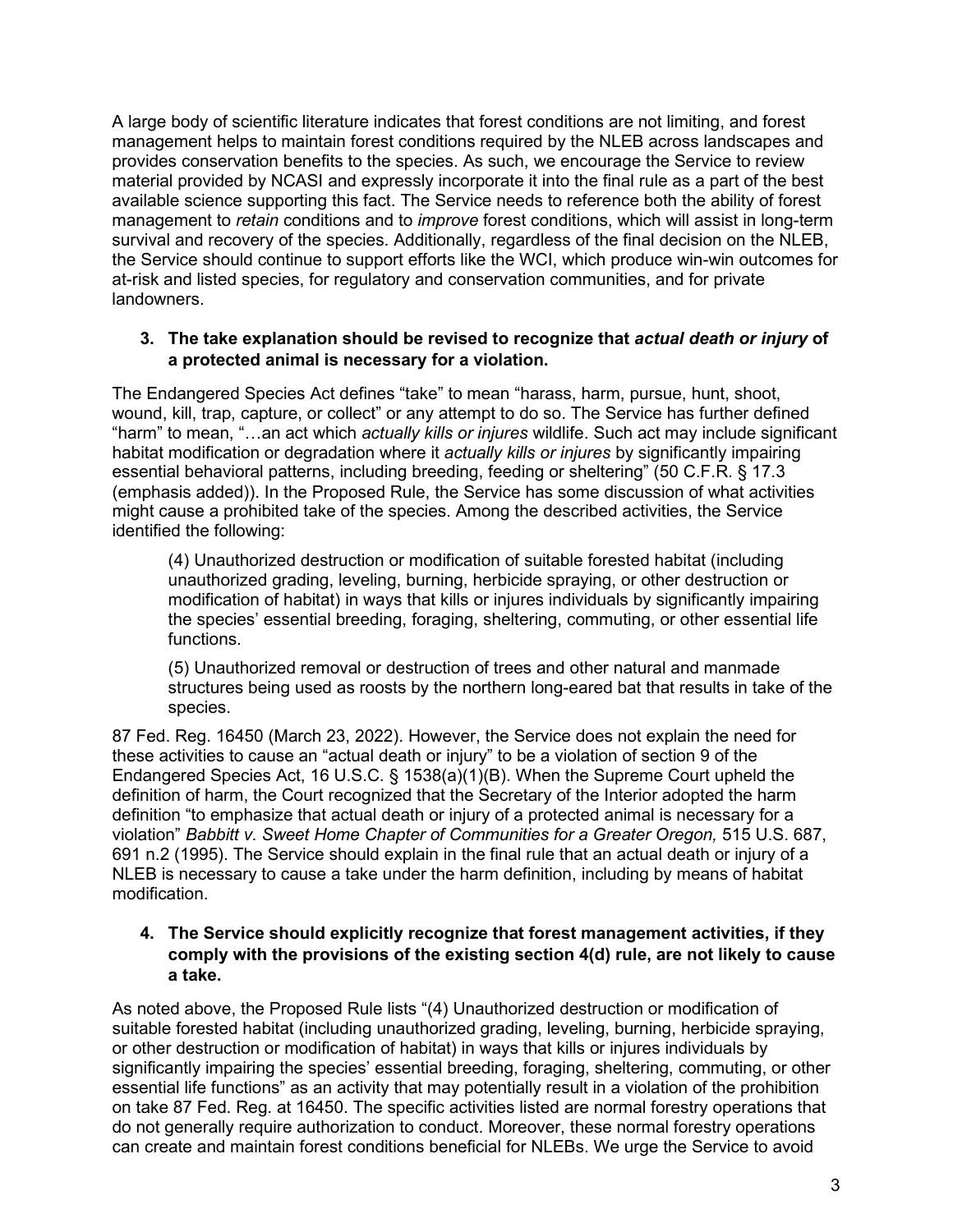this confusion by recognizing that given the breadth of the forested landscape, the likelihood of injury to an NLEB is remote if the principles from the existing section 4(d) rule are followed.

The Service has previously recognized the value of sustainable forest management to ongoing NLEB conservation efforts in the existing section 4(d) rule. While the consequences of WNS on the NLEB have worsened, the Service has not clearly stated that forest management and silviculture are vital to the long-term survival and recovery of the species. We request that the Service expressly recognize in the final rulemaking that forest management will not negatively impact the species' conservation and recovery efforts and is necessary for long-term survival and recovery of the NLEB. While a specific forest management activity may cause a take, there is no reasonable certainty that this will occur if forest owners and managers continue to follow the principles of the section 4(d) rule. This of course would not exempt forest management from the prohibition on take but would provide guidance for future development of streamlined conservation agreements that can provide incidental take protections. Further and most importantly, continued recognition of the benefits of sustainably managed forests for the conservation of the NLEB will encourage and reward proactive management practices beneficial to the NLEB, and result in a clear conservation benefit for the species.

#### **Conclusion**

Given the Service's recognition of private working forest values, we urge the Service to state in the final rule its willingness to work collaboratively with forest owners for conserving species, including NLEB. Additionally, where appropriate, the Service should work with forest owners to develop streamlined agreements, including Habitat Conservation Plans, that provide regulatory assurances to landowners, and recognize that forest management conducted in accordance with state-approved water quality BMP programs provide conservation benefits for terrestrial species as well as aquatic ones.

We appreciate the opportunity to provide the Service with the perspective of private forest owners in the context of the Proposed Rule. We ask the Service to apply these comments, along with those from NCASI, in its final rule.

Respectfully,

ide

David P. Tenny President and CEO National Alliance of Forest Owners 122 C Street, NW, Suite 630 Washington, DC 20001 Dtenny@nafoalliance.org

Submitted on behalf of:

Alabama Forestry Association Arkansas Forestry Association Association of Consulting Foresters Empire State Forest Products Association Florida Forestry Association Forest Landowners Association Forestry Association of South Carolina

The Hardwood Federation Kentucky Forest Industries Association Louisiana Forestry Association Maine Forest Products Council Massachusetts Forest Alliance Minnesota Forest Industries National Alliance of Forest Owners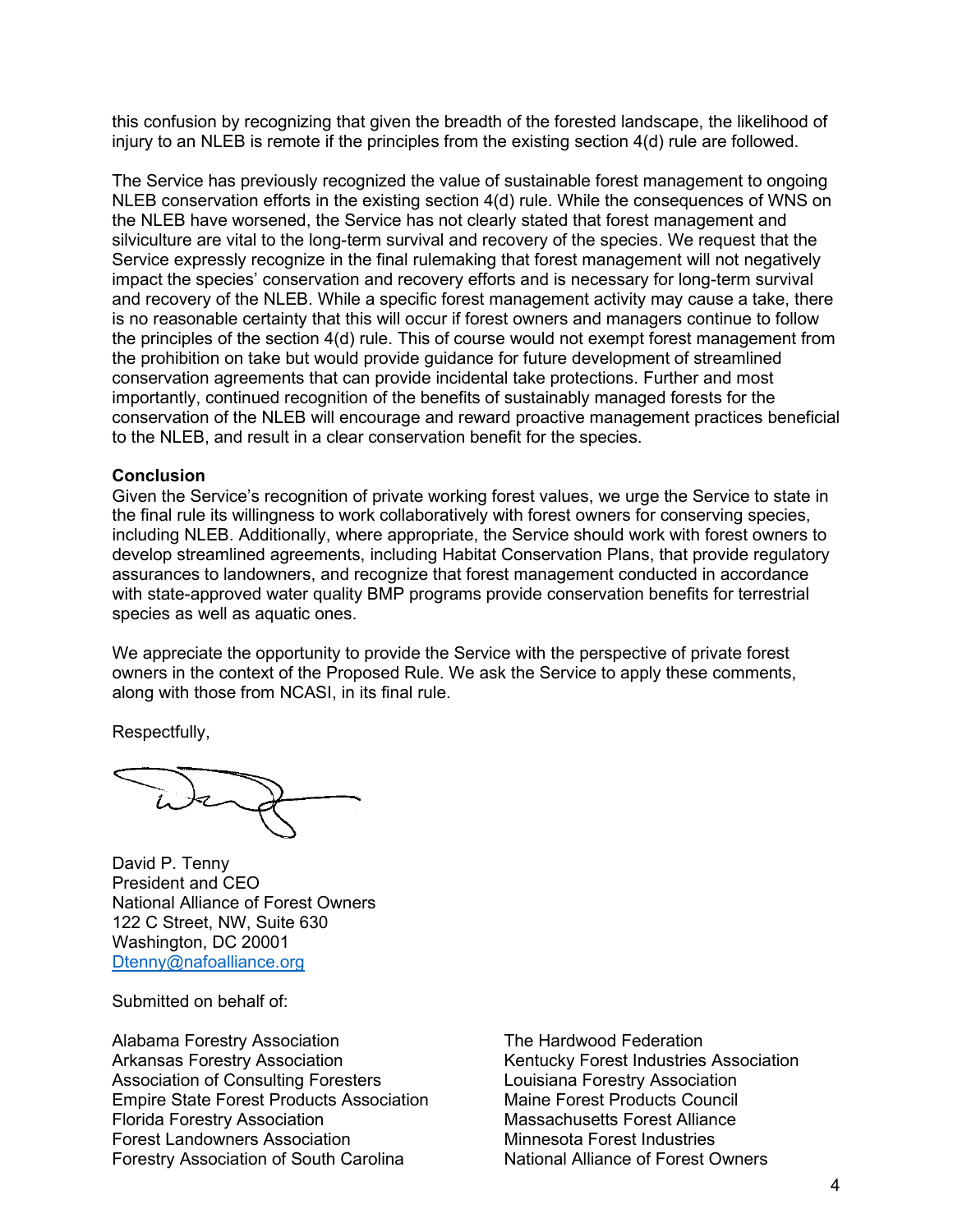National Woodland Owners Association New Hampshire Timberland Owners North Carolina Forestry Association Pennsylvania Forest Products Association Southeastern Lumber Manufacturers Association

Society of American Foresters Tennessee Forestry Association Texas Forestry Association Virginia Forestry Association West Virginia Forestry Association